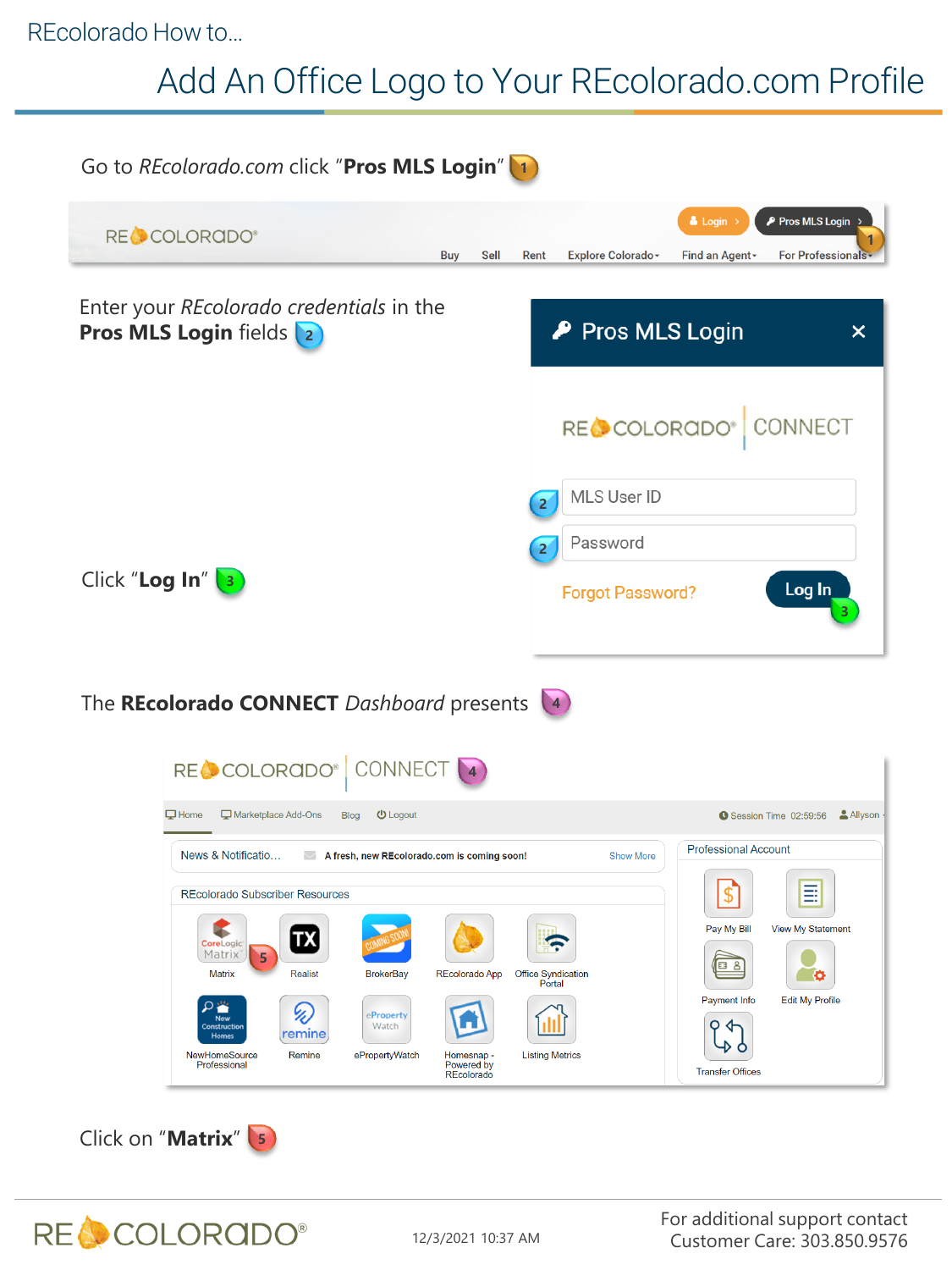### REcolorado How to…

## Add An Office Logo to Your REcolorado.com Profile

**Note:** Only *Managing Brokers*, *Participants*, and *Office Admins* can upload an *office logo*. When a *logo*  is uploaded for the office it will appear for all members of that office.

| Click the "Input" $tab$ (6)                                                                 | RE COLORADO®<br>My Matrix Search Stats Realist Tax Finance Links Input<br>6                                                                                                                                                                                                                               |  |  |  |
|---------------------------------------------------------------------------------------------|-----------------------------------------------------------------------------------------------------------------------------------------------------------------------------------------------------------------------------------------------------------------------------------------------------------|--|--|--|
|                                                                                             | $\circledcirc$<br>Enter Shorthand or MLS#                                                                                                                                                                                                                                                                 |  |  |  |
| Under Agent Photo/Office<br>logo click "Edit existing"<br>next to Office Logo               | + Input<br>Listings<br>Add new or Edit existing Listings<br>Quick Modify:<br>v or type -- Listing Id-- Edit<br>Select a Listing<br>Agent Photo / Office Logo<br>Add new or Edit existing Agent Photo<br>Add new or Edit existing Office Logo                                                              |  |  |  |
| Enter your office ID in the<br>"MLSID to modify" field<br>$\begin{pmatrix} 8 \end{pmatrix}$ | <b>Modify Office</b><br>Use this page to modify an existing record.<br>MLSID to modify:<br>Modify Cancel<br><b>Office Search Inform</b><br>$\mathbf{m}$<br>$\overline{8}$<br>9<br><b>Head Office MLSID</b><br><b>Office ID</b><br><b>Office Name</b><br>๏<br>ِ (⊝<br>City<br><b>Postal Code</b><br>๏<br>◉ |  |  |  |
| Click "Modify"  9                                                                           | <b>3</b> Cancel<br>Search                                                                                                                                                                                                                                                                                 |  |  |  |
|                                                                                             |                                                                                                                                                                                                                                                                                                           |  |  |  |
|                                                                                             | <b>I</b> Modify Office                                                                                                                                                                                                                                                                                    |  |  |  |
|                                                                                             | Display Template Definition Not Found.                                                                                                                                                                                                                                                                    |  |  |  |
|                                                                                             | <b>Select Form</b>                                                                                                                                                                                                                                                                                        |  |  |  |
|                                                                                             | <b>Other Options</b>                                                                                                                                                                                                                                                                                      |  |  |  |
| Click "Manage Photos" 10                                                                    | <b>Manage Photos</b><br>10<br>Cancel                                                                                                                                                                                                                                                                      |  |  |  |



For additional support contact Customer Care: 303.850.9576